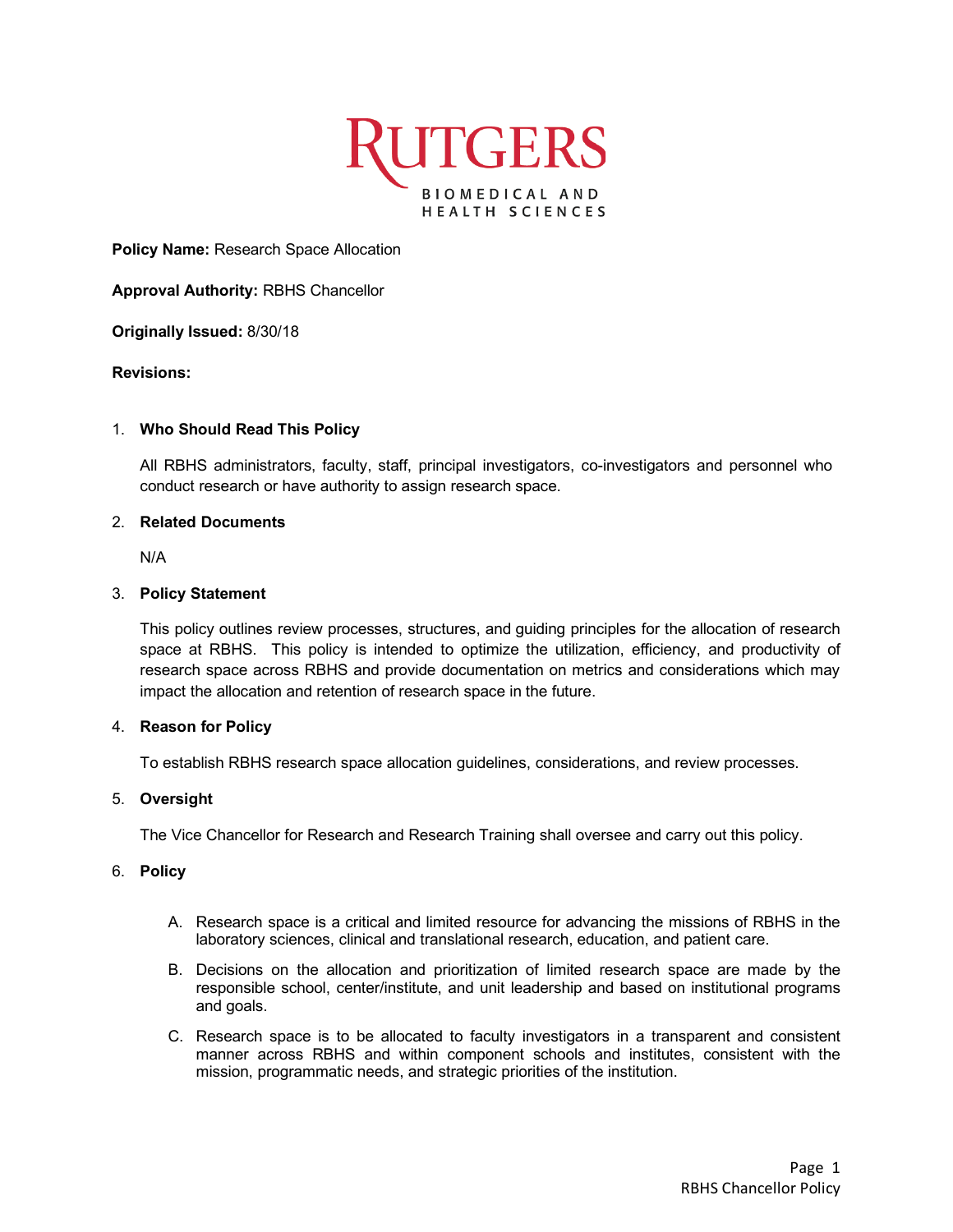- D. Assignments of research spaces are not permanent and should be reviewed at least annually and reassigned with the goals of enhancing productivity, promoting strategic priorities, limiting underutilization and overutilization, allowing our most productive faculty to expand their space, and allowing for renovations and facility upgrades as necessary.
- E. To inform the process of research allocation decisions, the RBHS Office of the Vice Chancellor for Research shall empanel and oversee a Research Space Advisory Committee (RSAC) to assess current research space allocation and utilization, develop quantitative and qualitative metrics, and provide fair and unbiased assignment recommendations based the metrics developed.
- F. Individual schools and centers/institutes with space of their own are requested to form comparable research space allocation committees to provide documentation and make recommendations to the RSAC.
- G. The RSAC shall be comprised of department chairs, administrative faculty, nonadministrative research faculty, and staff to be appointed by the Vice Chancellor for Research and Research Training in consultation with the RBHS deans, center/institute directors, and Chancellor.
- H. The Vice Chancellor for Research and Research Training will serve as the chair of the RSAC.
- I. RSAC members will be appointed for three-year terms and may serve consecutive terms.
- J. Each constituent school and center/institute of RBHS with space of its own and faculty engaged in biomedical, clinical, and translational research will provide an annual report on research space utilization to the Vice Chancellor for Research and Research Training, who will collaborate with the RSAC to develop recommendations on optimal space utilization and allocation. This annual report should describe changes that have been made in space allocation, and changes planned for the next year.
- K. The RSAC shall establish and review timelines, metrics, guidelines, data and documentation requirements, schedules, and processes to aid in the optimization of space allocation and utilization and support the achievement of research performance goals across all RBHS schools and units.
- L. Initial evaluations of space utilization will be based primarily on the availability and amount of sponsored research support with the current target for wet laboratory space utilization of \$500 in total sponsored project revenue/square foot of space.
- M. Other factors to be considered include but are not limited to:
	- 1. Indirect cost recovery and other financial measures of space productivity
	- 2. Duration of sponsored projects
	- 3. Staff size and equipment needs
	- 4. Access and availability of core space for equipment needs
	- 5. Design and efficiency of laboratory space
	- 6. Commitments to recruits and other special terms including endowed positions
	- 7. Faculty career stage
	- 8. Faculty career trajectory
	- 9. Proportion of effort dedicated to research
	- 10. Elapsed time since last funding
	- 11. Commitment to graduate trainees